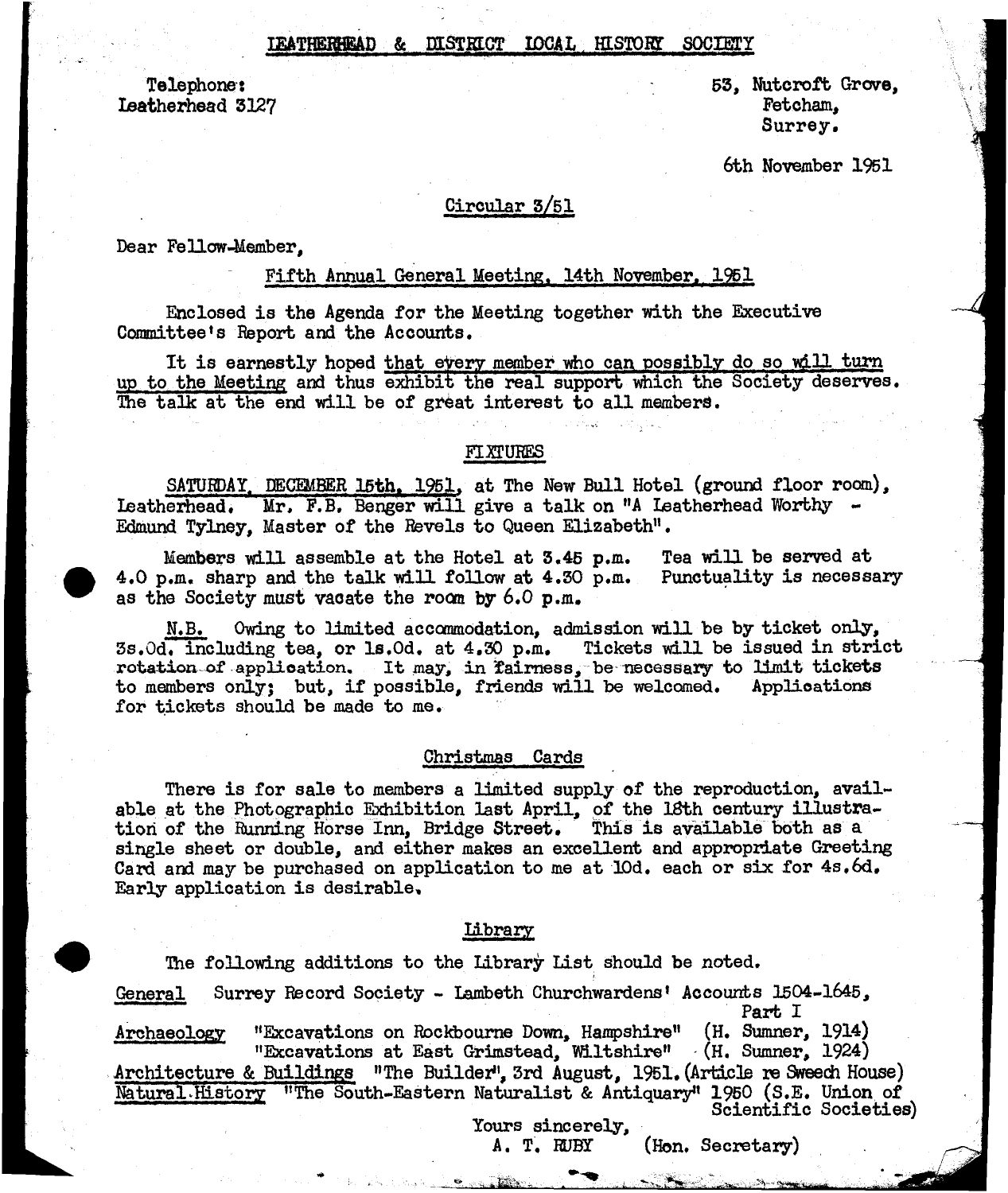#### IEATHEKHEAD & DISTKECT LOCAL HISTORY SOCIETY

Telephone: Leatherhead 3127 53, Nutcroft Grove, Fetcham, Surrey.

## NOTICE IS HEREBY GIVEN

that the

#### FIFTH ANNUAL GENERAL MEETING

will be held at

THE COUNCIL OFFICES, BULL HILL, IEATHERHEAD on

WEDNESDAY, 14th November, 1951

at 8,15 p.m.

## AGENDA

1. Minutes of the last General Meeting.

- 2. Presentation of the 5th Annual. Report by the Executive Committee (copy Report enclosed).
- 3, Presentation of the Accounts to 30th September 1951 (copy Accounts enclosed).
- 4, Election of Executive Committee and Officers for the year 1951-52.
- 5, Any other business.
- 6. At the close of formal business the County Archivist. Mr. C.H. Thompson. M.A.. Ph.D.. will give a talk on Archives and Local History.

A.T. Ruby

(Hon. Secretary)

6th November, 1961.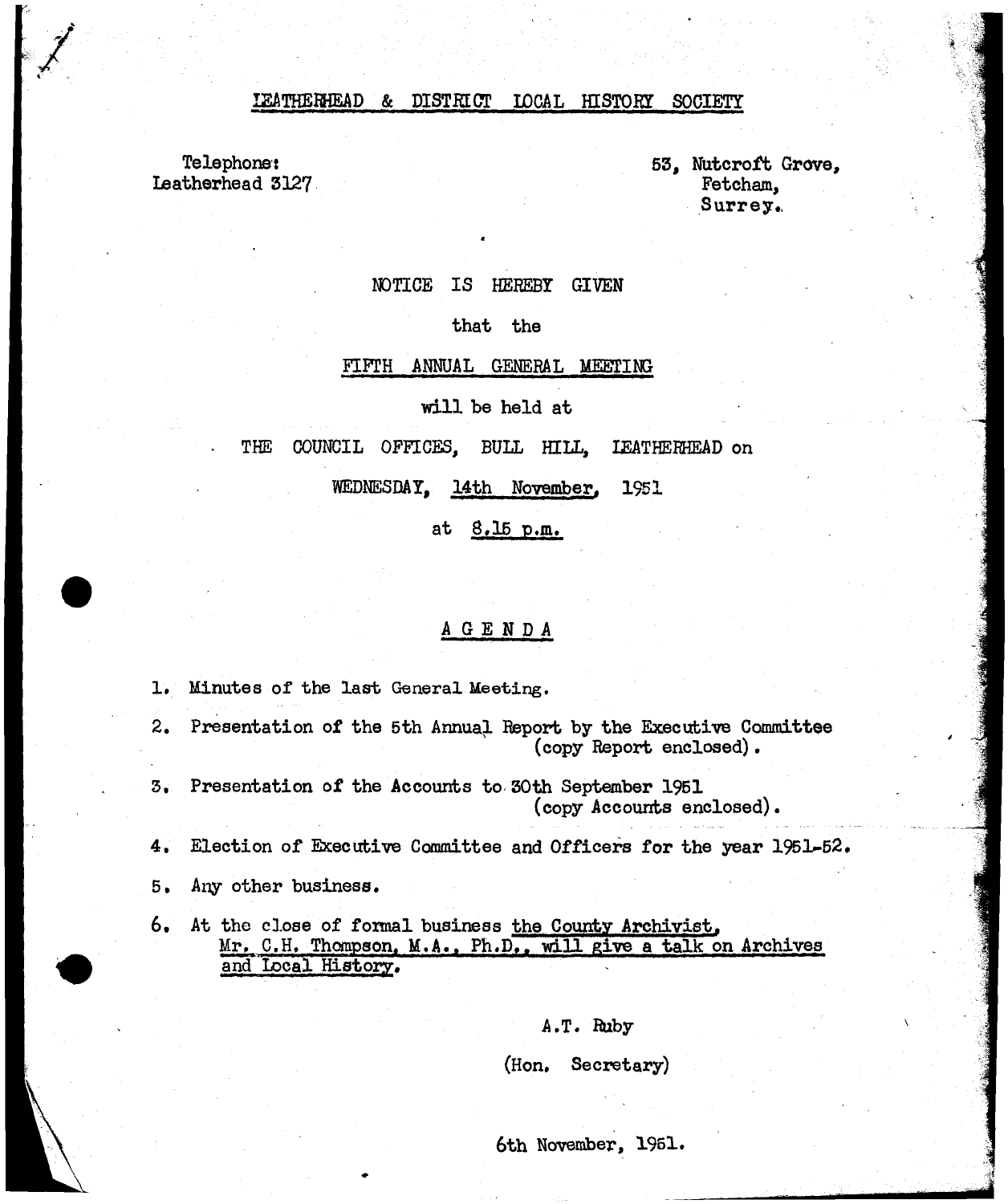## LEA THE MEAD & DISTRICT IDCAL HISTORY SOCIETY

## Report of the Executive Committee

#### for the year 1950 -1951

#### ladies and Gentlemen,

Your Committee have the pleasant task of presenting the Fifth Annual Report for 1950-51.

1.

**2 .**

3,

4.

Interest in the Society and its work continues to be most keen, both inside and outside the locality. Requests for lecturers, articles for Requests for lecturers, articles for local publications and historical information by residents and others regarding their buildings and other matters are as numerous as ever and it has been a pleasure to cope with them.

Grateful thanks are due to all members and others who have assisted in carrying out the special fixtures arranged for the Festival year.

Arrangements for the elementary talks which were discussed at the last General Meeting are in hand. It has however been found that difficulties in arranging for speakers etc. may cause some postponement.

Deaths and resignations during the year resulted, after allowing for new members, in the total membership remaining at 169*\**

The following fixtures were arranged during the year:

1950 December 9th A lantern lecture by Capt. A.W.G. Lowther on the completed work at The Mounts.

1951 January 24th A lantern lecture by Mr. J.E.S. Dallas on "A Botanist's Exile in North Wales".

" February 21st A lantern lecture by Mr. Edw. Yates on "Manorial Dovecotes".

" March 21st A lantern lecture by Mr, C.W, Phillips on "New Light on the Roman Road System of Surrey and Sussex".

April 16th - 21st

A public exhibition of photographs, illustrations^ and maps portraying the past history of the district.

 $May 2nd - 5th$ 

(With the collaboration of the clergy and of the local Countryside Protection Society) beating the bounds of the several parishes,

A conducted tour of the Castle, Retreat House and Bishop's Palace at Farriham.

"Interesting Features of the Neighbourhood".

July 4th

June 9th

August 25th

A visit to Little Bookham Church with a talk thereon by Mr. John Harvey, followed by a brief account of the excavations there during 1951. This was also followed, excavations there during 1951. after tea, by a visit, conducted by Mr» Harvey, to the recently restored 16th cent, building known as Half-way

A visit to the Old Barn, Burford Bridge, with a talk on

September 15th

House.

A nature study and ramble on Headley Heath. Unfortunately this had to be cancelled at the last minute owing to the weather.

It is believed tha't they have proved to be as interesting as ever to participant members.

The work of the Groups will be recorded in the next "Proceedings". The past year has been one of particular activity for all of them in spite of the bad weather, which has failed to daunt the fieldworkers,

/5, The Committee venture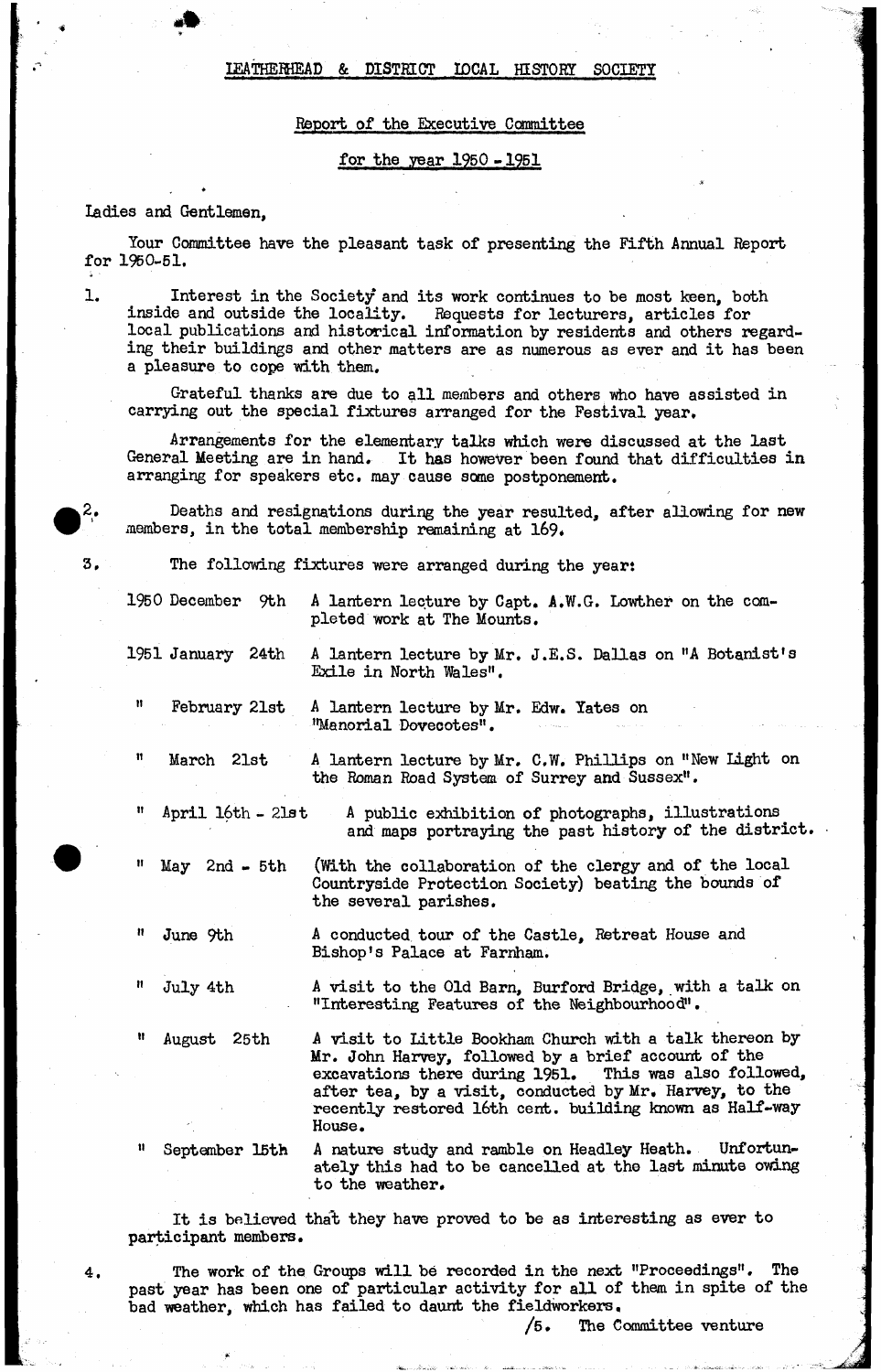5. The Committee venture to believe that the fourth number of the "Proceedings" (the lateness of which was due to causes beyond the Hon. Editor's dontrol) has come well up to the standard of its predecessors.

Copies of the first four numbers are available for purchase by members and non-members, price 3/6 each.

6. lour Committee have held five Committee meetings during the year. Attendances were!

|   | Capt, Lowther (Chairman)               |  |
|---|----------------------------------------|--|
|   | Mr. S.N. Grimes                        |  |
| n | F.B. Benger                            |  |
| n | S.E.D. Fortescue (Hon. Treasurer)      |  |
| Ħ | C.J. Songhurst (Hon. Editor)           |  |
| Ħ | C.T. Fisher (Hon. Programme Secretary) |  |
| Ħ | A.T. Ruby (Hon. Secretary)             |  |

7. Your Committee wish to take this opportunity to record their appreciation of the manner in which your Hon. Secretary has carried out his multifarious and ever increasing duties since the formation of the Society and to appeal for a volunteer to assist him in certain of his tasks. As Mr. Ruby is also Archivist and a very active worker in Groups  $A$ ,  $B$  and  $D$ , your Committee feel that it is not fair any longer to ask him to shoulder so much. The part of that it is not fair any longer to ask him to shoulder so much. his duties to be handed over, though not arduous is of the utmost importance to the running of the Society, and will consist of maintenance of membership records, the issue of circulars, the distribution of the Proceedings' and assistance with fixtures. It will not prove a constant or demanding task to anyone and we earnestly ask a member, lady or gentleman, to volunteer.

- *8,* All members of the Committee retire at the clqse of the Annual Meeting,, but are eligible for re-election. Nominations for election of members (other than retiring members) of the Committee should reach the Hon. Secretary not. later than Monday, 12th November, stating (i) the name of the nominee, (ii) the names of the proposer and seconder, (iii) that the nominee has expressed his or her willingness to serve if elected.
- 9, The Accounts (copy attached) show, unfortunately, a debit balance, due largely to rises in costs of postages, printing etc. It is hoped to recove much of the photographic group expenses but even so there will remain a slight deficit. Your Committee have regretfully come to the conclusion Your Committee have regretfully come to the conclusion that unless a definite effort to obtain new members is made and is successful it will be essential next year to propose an increase in the subscription, Will each member please do his or her utmost to recruit more members for the Society.

Donations of any size to either the Library or General Funds will always be most gratefully received,

10. Members are reminded that the annual subscription of 7/6 falls due on lst November. The Hon. Treasurer will be prepared to receive subscription The Hon. Treasurer will be prepared to receive subscriptions at the Annual Meeting.

11. In conclusion, your Committee desire once more to express their appreciation of the support and encouragement so abundantly afforded them by all **Pembers, and their grateful thanks to the Hon. Editor, Hon. Auditor and Group** Leaders for their services during the past year.

On behalf of the Executive Committee

A.W.G. IDWTHER - Chairman,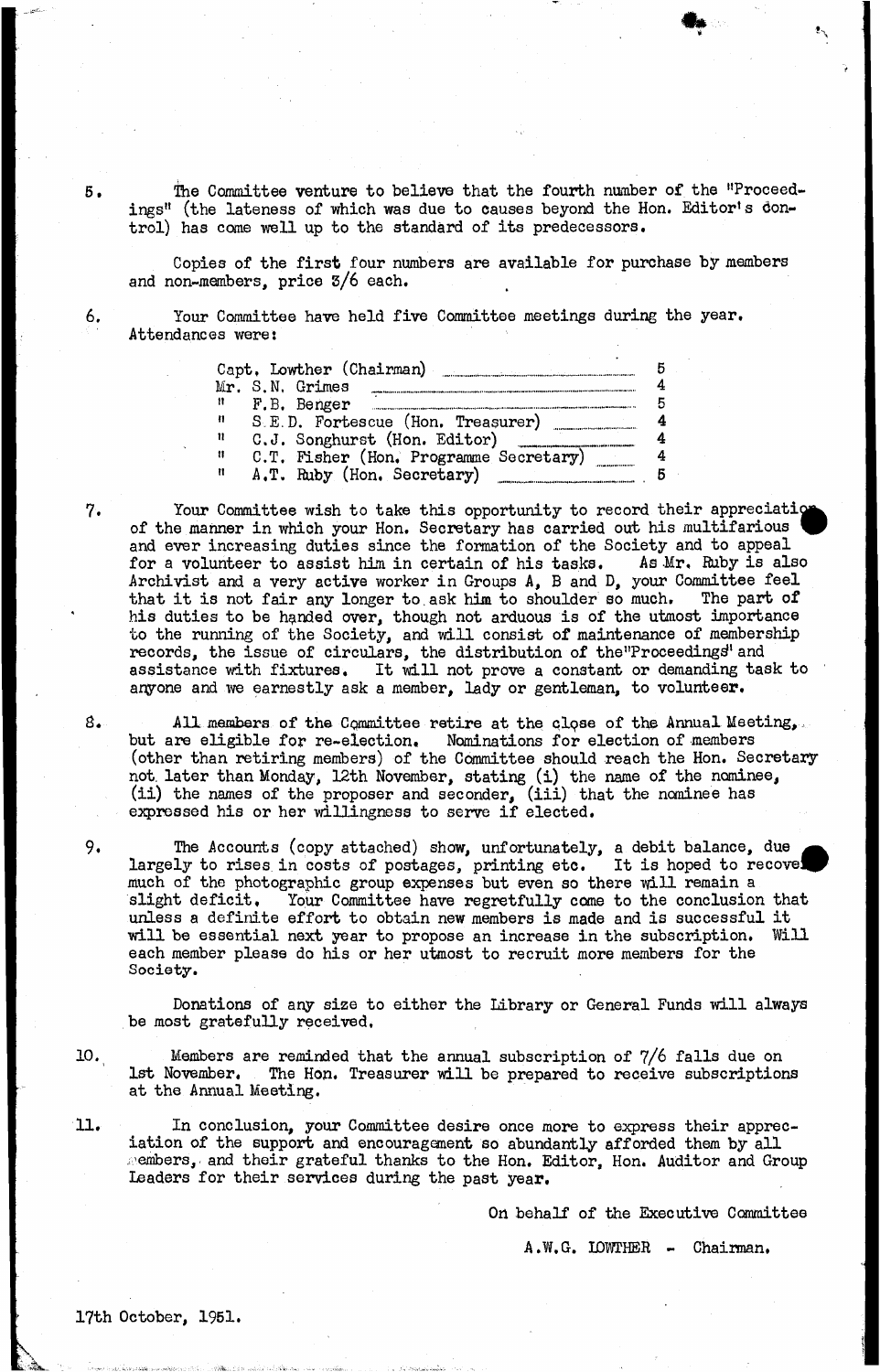| ÅD.<br>LEATHER                                                                                                                                                                                                                                                                                                                                                                                                                              | AND                  | <b>DISTRICT</b>                  |
|---------------------------------------------------------------------------------------------------------------------------------------------------------------------------------------------------------------------------------------------------------------------------------------------------------------------------------------------------------------------------------------------------------------------------------------------|----------------------|----------------------------------|
| for<br>Account                                                                                                                                                                                                                                                                                                                                                                                                                              | the                  | Year<br>end                      |
| Dr.                                                                                                                                                                                                                                                                                                                                                                                                                                         | £.                   | d.<br>s.                         |
| To balance at 30.9.50<br>£31. 18.<br>ı.<br>General<br>.<br>Taskade välimind täätyyse muodoltain ruongalitettuja vuolinen ei Meystän viimen, jopinemuussa alkoitija sintäiminen<br>8.<br>21.<br>4.<br>Library Fund<br>4.<br>Cash in hand Theorem 2014                                                                                                                                                                                        | 53.                  | 6.<br>9.                         |
| n<br>Subscriptions<br>155 @ $7/6$ (including £2.3.6 received<br>in 1950) <u>__________________________</u>                                                                                                                                                                                                                                                                                                                                  |                      | 58.2.6                           |
| $11 @ 1/-$<br>$\ldots$ . The construction of the Company of the Company of the Company of the Company of the Company of the Company of the Company of the Company of the Company of the Company of the Company of the Company of the Company o<br>Subscriptions paid in advance for 1952<br>Ħ<br>Subscriptions paid in arrear for 1950<br>Ħ<br>Sale of Society's "Proceedings"<br>Β.                                                        | 2.<br>5.             | 11.<br>1.<br>7.<br>6.<br>2.      |
| 36. 1.<br>3.<br>Ħ<br>Visits - Receipts<br>.<br>Antonina a correspondent de la companya de la correspondence de la correspondence de la correspondence de la c<br>34.18.6.<br>Expenses<br>n<br>Donations<br>.<br>In profession of the control of the control company of the control of the company of the control of the control of the control of the control of the control of the control of the control of the control of the control of | $\mathbf{1.}$<br>2.7 | 2.<br>9.<br>ı.<br>$\blacksquare$ |
| Interest on Bank Account<br>n                                                                                                                                                                                                                                                                                                                                                                                                               | ı.                   | 2.                               |
|                                                                                                                                                                                                                                                                                                                                                                                                                                             | £123. 13.            | 9.                               |
| (1) The accounts do not include items for unsold<br>N.B.<br>"Proceedings", library, equipment and archives.<br>(2) A grant of £15 is due from the Surrey County<br>Council, but has not yet been received.                                                                                                                                                                                                                                  |                      |                                  |
|                                                                                                                                                                                                                                                                                                                                                                                                                                             |                      | <b>LIBRARY</b>                   |
| To Balance brought forward                                                                                                                                                                                                                                                                                                                                                                                                                  | つつ                   |                                  |
| S.E.D. Fortescue, Hon. Treasurer.                                                                                                                                                                                                                                                                                                                                                                                                           | £21.                 | 4.                               |

**Controller of the Control** 

**CONTRACTOR**